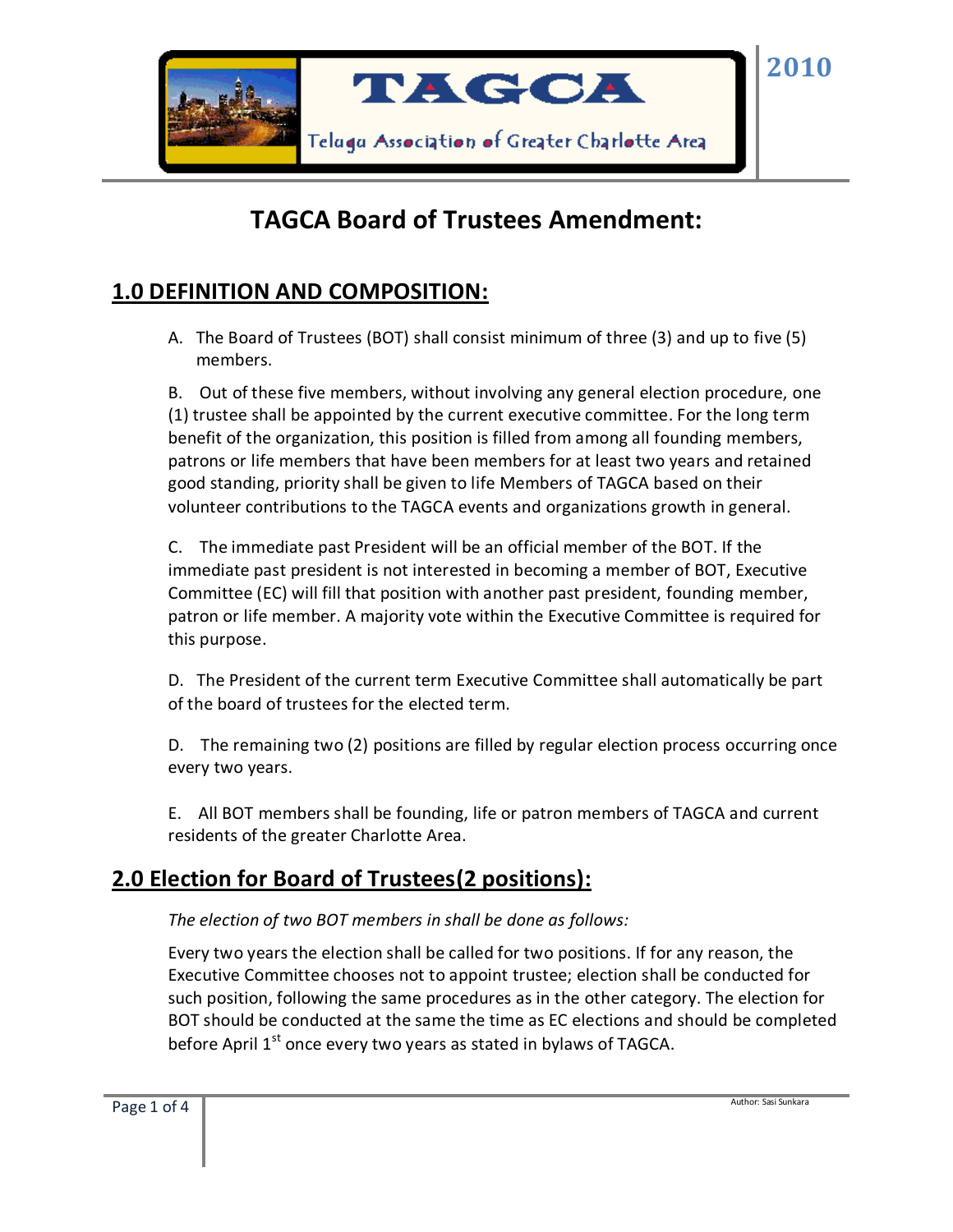

## **3.0: BOARD OF TRUSTEES ROLE:**

The board of trustees shall follow to the best of their ability in upholding the constitution and bylaws of the TAGCA. BOT shall have oversight on Executive Committee to ensure that TAGCA remains highly respectable in the community, scandal free and financially viable organization.

Promptly resolve or help to resolve any major issues or conflict as they become evident.

Each BOT member may have a specifically identified or defined long-range area of focus objective, such as:

- Financial Audit
- Membership Audit
- Social Promotions
- Cultural Promotions
- Sponsorships and covenants
- Fund-Raising
- Community Outreach
- Conflict Resolution.

### **4.0: TERM OF A BOT MEMBER**

- A. Every BOT member is elected for a 2-year term.
- B. The Immediate past President shall serve in the BOT for only one EC term as a Chairman, if elected by majority BOT vote.
- C. No BOT member can serve a third consecutive term.
- D. There shall be a gap of at least one year after two consecutive terms on BOT.

### **5.0: MEETINGS & ATTENDANCE**

- A. BOT shall have a minimum of 4 meetings in a year. One every quarter and at any additional time as deemed necessary to review status of the key activities of the organization.
- B. Every member of BOT is expected to participate in all the meetings called. Any possible absence may be conveyed in advance to rest of members or attempt should be made to be available via telephone or conference call.
- C. Non-participation in two (2) consecutive meetings or 50% of the total meetings without proper cause and excuse by the BOT is a reason for review and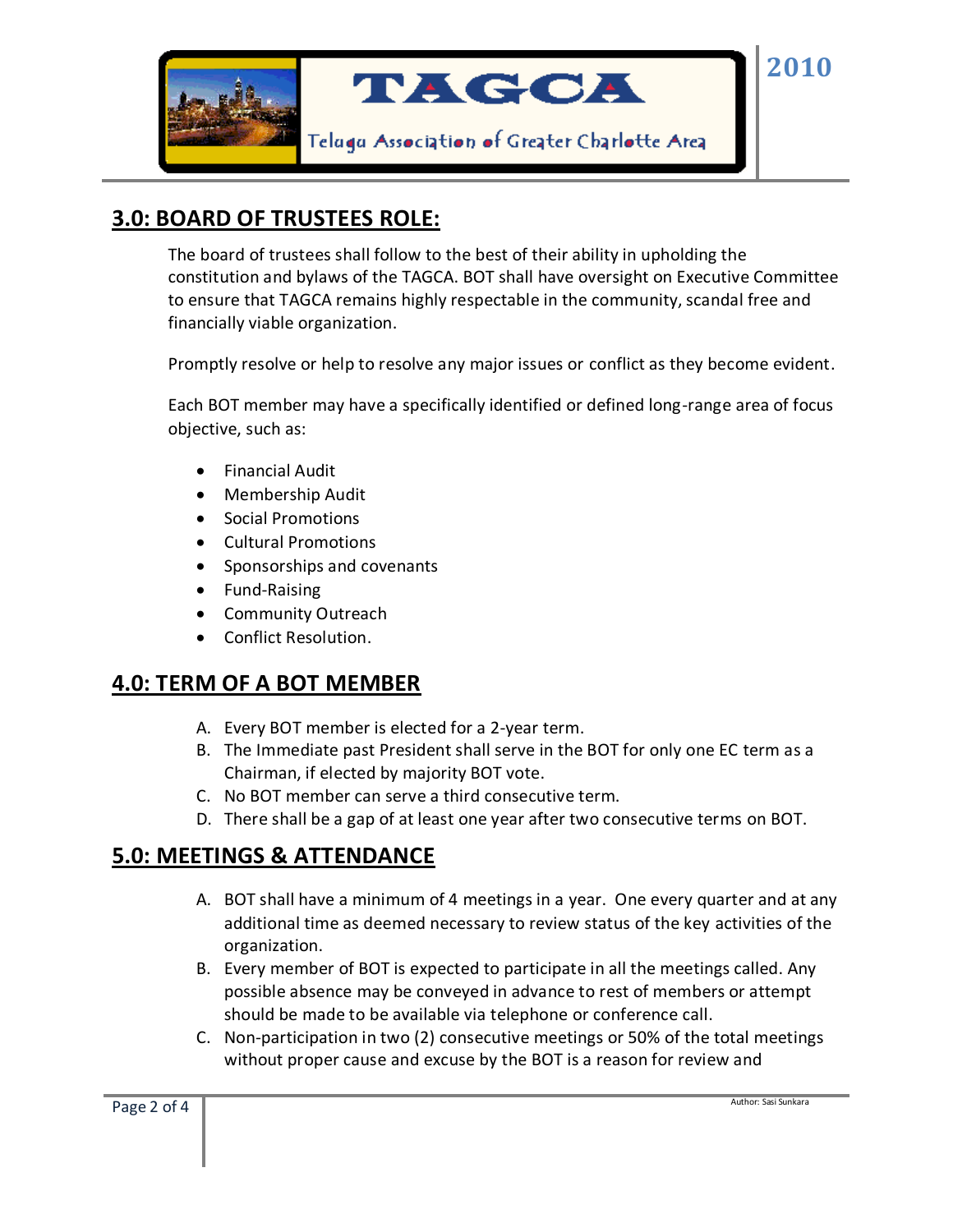

replacement with a suitable candidate as recommended by Executive Committee operating during that year.

## **6.0: FORMATION**

- A. All board of trustees equally responsible in performing the duties in organizing and conducting meetings as needed.
- B. The trustees will elect a Chairman by a majority vote every two years among themselves, and such positions shall have a term of two (2) years.
- C. The Immediate Past President is automatically eligible to hold Chairman position of BOT as long as the majority vote from trustees is in favor.
- D. Board trustees shall assign responsibilities among themselves to the specific roles to fulfill the role of BOT as defined in section 3.0
- E. No BOT Chairman can serve more than two consecutive years (one term).
- F. For the first term in 2010 the BOT shall start with total of three(3) trustees because of the missing election time period prior to April  $1^{st}$ .
- G. In future if there are not enough nominations received for BOT positions, EC has right to appoint the positions or decide to go with minimum formation of the BOT, whichever is decided by the majority of vote in EC meeting.

## **7.0: DUTIES and RESPONSIBILITIES OF TRUSTEES and BOT**

### *A. Responsibilities:*

- 1. The BOT's main responsibility is fiduciary in nature. BOT will periodically review the financial status, budget, assets, membership lists etc. along with President, Secretary and Treasurer of TAGCA.
- 2. The BOT shall oversee the function of the organization, ensuring that the core values and purposes of the organization are reflected in the operational process.
- 3. The BOT shall perform the task of developing public policy that adequately promotes the values of the organization and also ensures that all interaction with the wider community is conducted in a manner that is in keeping with Articles of Organization & Bylaws.
- 4. The BOT will oversee the mission; provide a vision; a long-range planning; financial viability including fundraising, and conflict resolution of TAGCA affairs, but not daily and routine operations of TAGCA.
- 5. The BOT is responsible for ensuring smooth transition when a new EC takes office, sale of TAGCA capital assets when needed, and guiding the EC as mentors